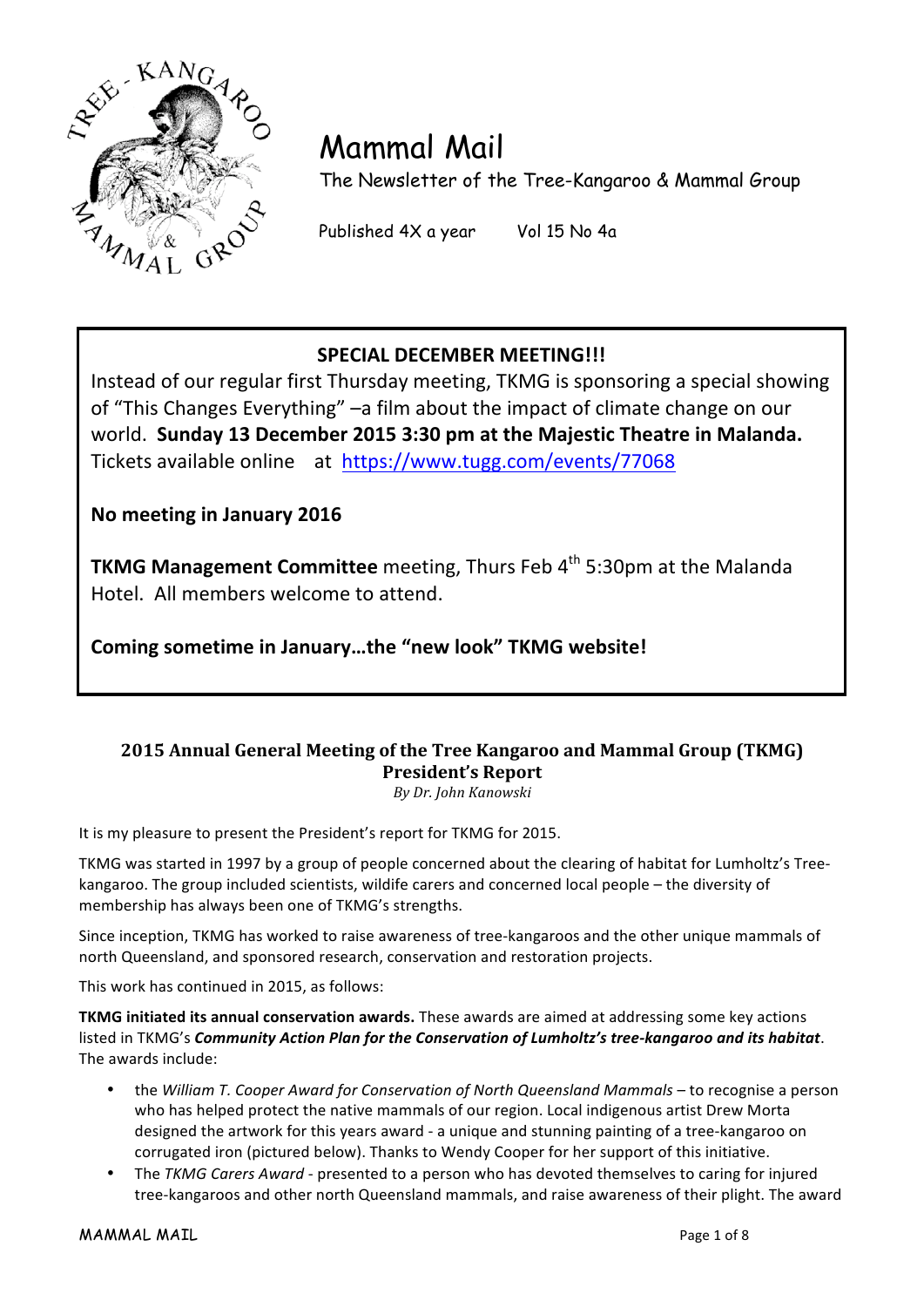is a cash prize of \$1500 to help defray the costs associated with rehabilitating sick and injured native wildlife.

The TKMG Research Grant which provides up to \$2500 to students and scientists conducting research on the wildlife of North Queensland.

The awards are funded from TKMG's cash reserves, the result of years of volunteer fundraising and memberships. 

**TKMG** hosted public talks at the Malanda Hotel every second month. I would like to thank the people who gave these presentations:

- Tim Hughes (Kimberley to Cape Initiative)
- Mason Campbell (Response of Lianas to rainforest fragmentation)
- Dr John Grant (Community conservation in Bali reintroduction of Bali Myna)
- Mia Dehre (Response of dung beetles to rainforest restoration)
- Dr Sigrid Heise-Pavlov (Distribution of Lumholtz's Tree-kangaroo)

**TKMG published its quarterly newsletter**, *Mammal Mail*. Thanks very much to Amy Shima for editing the newsletter, amongst her PhD commitments.

**TKMG held a stall at the monthly Yungaburra Markets**. Thanks to Simon Burchill and Ceinwen Edwards for staffing the stall.

**TKMG** commissioned an update to its website (www.tree-kangaroo.net). I thank the TKMG subcommittee that drew up a brief for the project, selected a web designer – James Leech -- and liaised with James to develop the content and style of the revised website. Thanks also to Pesavento Web Development and Marketing for their management of TKMG's current website for the past years. The "new look" website should be up and running early next year.

**TKMG** published a revised 'food plant list' to provide information to the public and nurseries on native plants used by Lumholtz's tree-kangaroo for food. Thanks to Leanne Hales for managing this project, Britta for the beautiful artwork and Margit Cianelli, Kylie Freebody and other TKMG members for input to the content.

**TKMG** helped fund the development of 'Kimberley, the 3D virtual Tree-kangaroo'. This project is being developed to the proof-of-concept stage with James Cook University. Kimberley the 3D virtual Tree-kangaroo is an education tool which will allow people to have an 'up close and personal' interaction with a tree-roo in virtual reality. This project has been the brainchild of David Hudson. The project has also attracted funding from Terrain NRM.

TKMG submitted a nomination to the Qld Government to reverse an earlier decision to downgrade Lumholtz's Tree-kangaroo from 'near threatened' to 'least concern'. TKMG understands that our nomination has been accepted but the change has not yet been enacted in regulation. John Kanowski put together the **TKMG** nomination.

#### TKMG lobbied Tablelands Regional Council to adopt Lumholtz's Tree-kangaroo as its official faunal emblem.

**TKMG** contributed to World Environment Day with outreach to Malanda State School Year 3 Students. Thanks to Leanne Hales, Margit Cianelli and Ruth Whiston for organising and conducting this event.

#### **TKMG** submitted an application to establish a tax deductible fund.

#### **TKMG has managed several grants**:

- Rainforest revegetation, Rock Road: with South Endeavour Trust, TREAT, TRC Revegetation Unit and Conservation Volunteers Australia. This project is re-establishing habitat and links between remnant rainforests on fertile soils in the cloudy wet highlands of the southern Atherton Tablelands. This project attracted \$100k funding from the Queensland Government's Everyone's Environment grants program
- Pasture Conversion Trials: Carla Catterall (Griffith University) is the main investigator, in collaboration with TREAT, TRCCRU, SFS and landholders. This project is investigating the effectiveness (cost and outcomes) of enhanced natural regeneration as a reforestation method.
- **Demographics, abundance and health of the Lumholtz's Tree-kangaroo population on the Atherton Tablelands**: Amy Shima and Roger Martin are the investigators. Funds have been used to purchase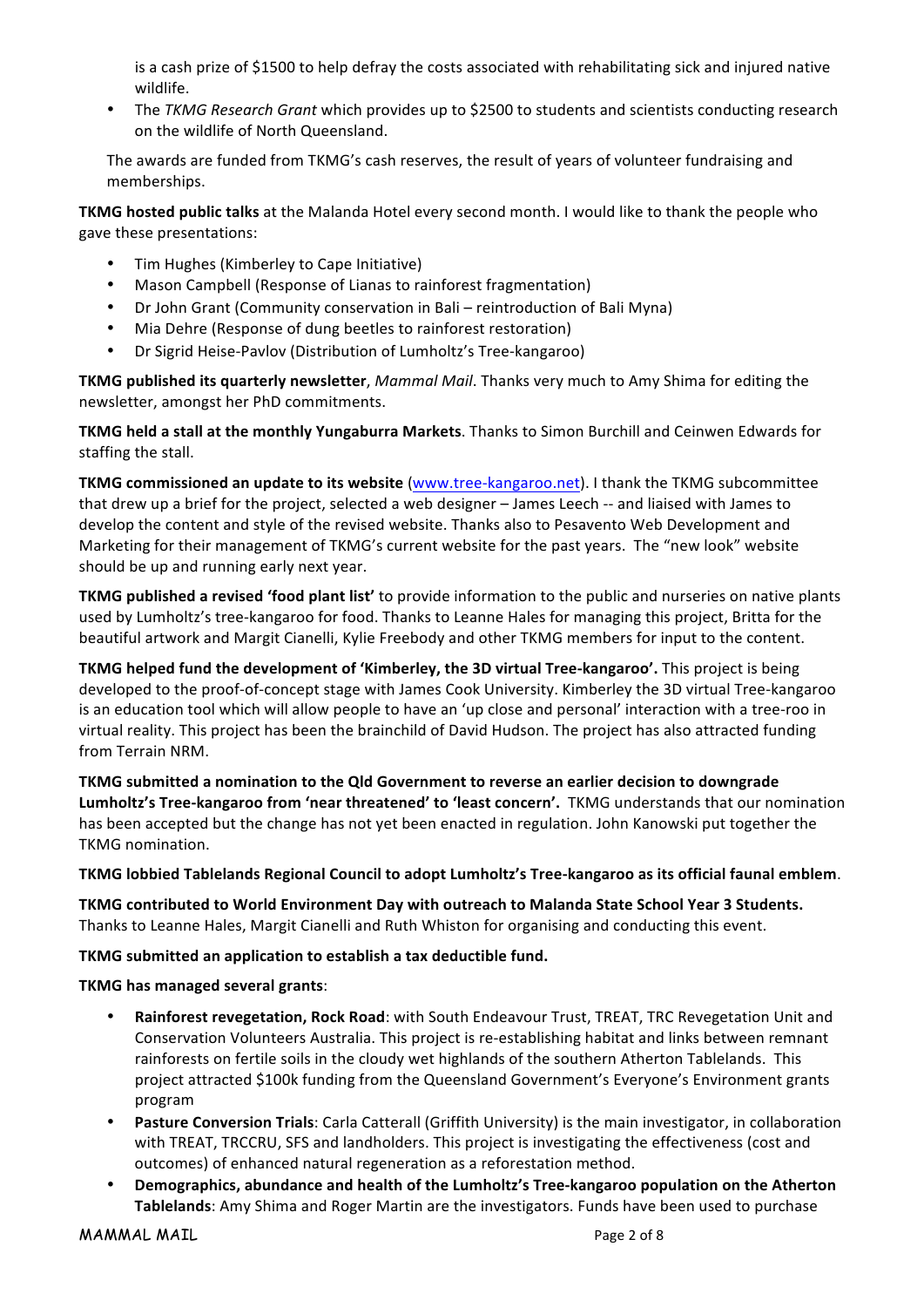GPS/ radio tracking collars, remote cameras and safety gear. The study aims to capture, examine and take biological samples from a large sample of tree-kangaroos from across the Tablelands. The purpose of this is to provide data on age, reproductive status and health of the females in the population which, together with existing data on mortality rates (mainly from road and dog kills), will be used to inform a Population Viability Analysis model of the Atherton Tablelands population.

**Survey of the distribution of Bennett's Tree-kangaroo**: Roger Martin is the investigator. Over the past 3 years, Roger has been conducting a community survey, collecting records of sightings. Over the next few years the survey will focus on the south-western distribution of the species in the remote Upper Daintree, using camera traps.

**TKMG** ran monthly meetings at the Malanda Hotel. I thank the TKMG committee for contributing their time and energy to the group.

Finally, thanks very much to TKMG committee and membership for your support over the past two years when I have served as president of TKMG. I am stepping down from the role this year due to increased work commitments, which involve a lot of travel and have meant I have had to miss a number of recent TKMG meetings. I look forward to continued involvement with the group, which plays a valuable role in raising awareness and contributing to the conservation of the wildlife of north Queensland.

#### **FROM THE (new) PRESIDENT**

*by Peter Valentine, 10th November, 2015.*

First let me thank the membership of the Tree Kangaroo and Mammal Group for electing me as your new President at the annual general meeting in October. I am very much looking forward to becoming better aware of the key conservation issues and to assisting with any activities that may be appropriate. TKMG has had a wonderful President in John Kanowski and of course he will very likely be keeping a close eye on our program of activities, but he is to be congratulated on some excellent work while he was President. Earlier this year John made a submission to the Queensland DEHP concerning their shifting Lumholtz Tree Kangaroo from the "near-threatened" category to the "least concern" category. John drew attention to the evidence that suggested this shift should not have happened. We are now awaiting a positive response to John's submission.

I want to particularly thank Dave Hudson who gave me an excellent overview of the many projects underway by TKMG. I was very impressed at the achievements of what is a fairly small organisation. Dave took me out to the Rock Road project and I recall seeing part of that several years ago when I was Chair of the Wet Tropics Management Authority and we had a field trip to inspect the revegetation project. The difference today is amazing and it is excellent to see what community groups have achieved. These projects rely on partnerships and mutual support and while the population in the tablelands is relatively small, there are many talented people who contribute to community based conservation groups.

My first formal meeting as President was the November Committee meeting and it was such a pleasure to meet the very active and talented committee members. It is no wonder TKMG is going well when it has such hard-working committee members. However there is scope for more contributions and it would be healthy for the group to foster more volunteers, especially younger members.

One of the projects currently being undertaken is the "virtual" tree kangaroo and I look forward to learning more about how the James Cook University computer experts are progressing. It is interesting to me to see the variety of work being done in support of our very special mammals. TKMG seems to cross a wide range of fields from the important science about the individual species to significant ecological restoration in support of conservation and to projects that engage with the community and try to raise awareness amongst the community about our wildlife. The essential work of caring for damaged individuals, often the result of our human activities, links to several aims. The carers have a special role in both helping individual animals and in trying to get a more aware and supportive community and set of governments.

I met the Threatened Species Commissioner recently and it is clear he had been provided with excellent material by TKMG members. He seems genuinely interested and we might hope he can be persuasive with the

MAMMAL MAIL Page 3 of 8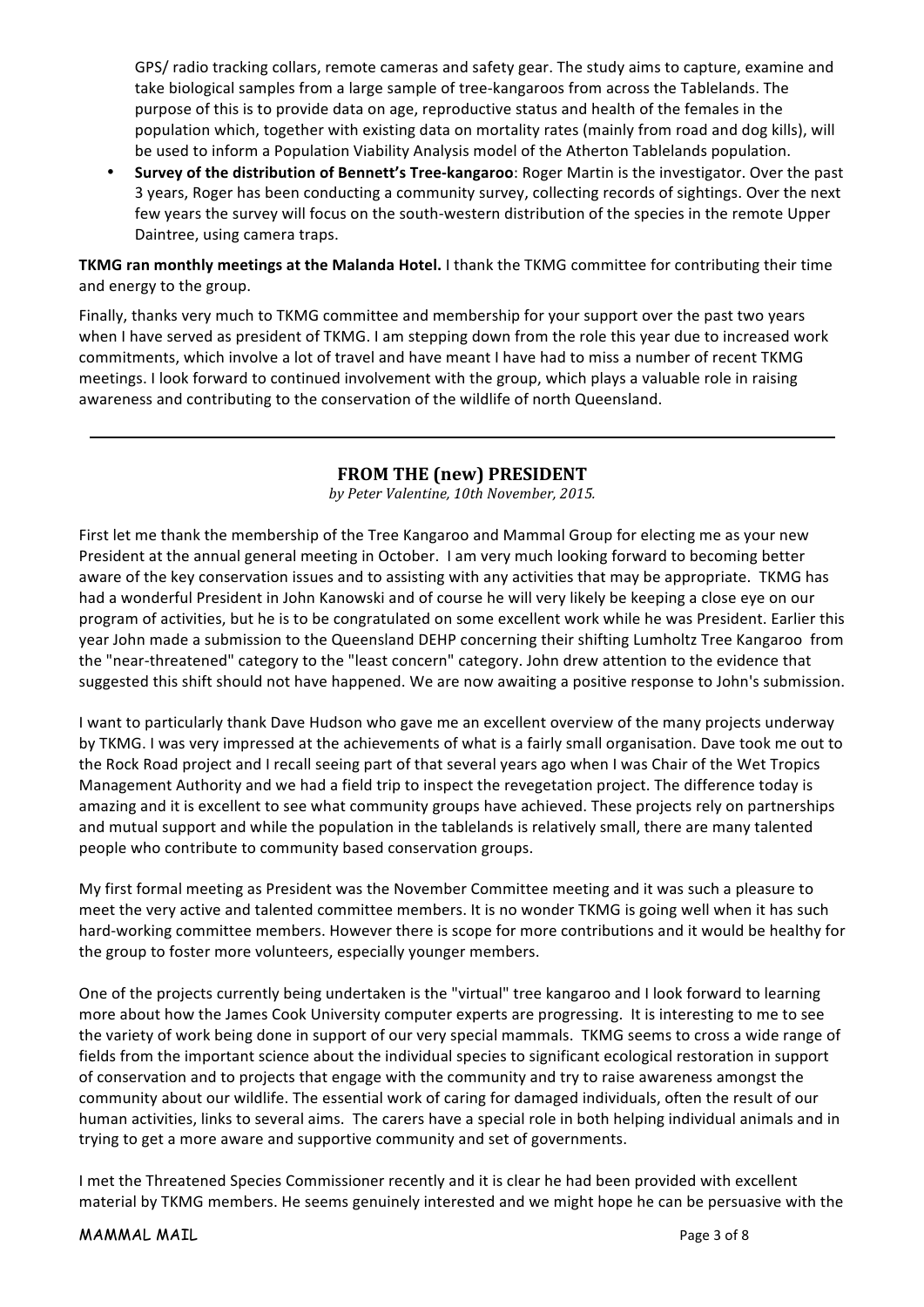Government who appointed him. He at the least has a sense of fun with wildlife and he spent over an hour dressed as a Cassowary at the recent event in Mission Beach!

Another very interesting development that members may be pleased to learn about is a program to re-start a natural history journal in northern Queensland. Many members will recall the North Queensland Naturalist, a long-running publication sponsored by the then North Queensland Naturalist Society. The journal was published for 60 years, between 1933 and 1993. It provided many advances in knowledge about our wildlife over that period. With the support of the Northern Gulf NRM body, a small team has been established to start publishing a journal again - using the same title, North Queensland Naturalist. The launch is next month and there will be a call for papers in January. The journal will be of a high academic standard (refereed papers only) and will be published on-line and will be free. It is hoped that there will be a good supply of suitable articles covering our amazing northern Queensland wildlife. It is planned to include plants, vertebrates and invertebrates in the focus and the environments will include terrestrial, coastal and aquatic. There are three handling editors ready for the launch, Don Franklin (who is also the receiving editor), Steve Murphy and myself. I look forward to seeing papers from our members and from students working on projects of relevance to TKMG in the first edition.

I hope to meet more members in due course and I plan to assist our program of work as best I am able. It is a pleasure to be living on the tablelands and to be part of the wet tropics community. Please feel free to contact me at any time ... you can find my email address in this newsletter.

#### **TKMG First Annual Conservation Awards**

*By Dr. John Kanowski*

At our recent AGM, TKMG celebrated the first of our annual conservation awards. Details of the awards are in the 2015 President's report. Winners of the awards are as follows:

1. The William T. Cooper Award for Conservation of North Queensland Mammals – Dr John Winter. John is the 'eminence grise' of mammalogy in north Queensland. In the 1970s, John was appointed to a wildlife ecologist role with the newly minted Queensland Parks and Wildlife Service. In the last four decades, John has helped map the distribution of north Qld mammals, explained patterns of distribution in relation to biogeographical, ecological and historical processes, and done much to help protect the native mammals of our region by raising their profile amongst scientists and the wider community. John was the founding president of TKMG and continues to work in the field of wildlife conservation. *Photo by J. Kanowski* 

2. The **TKMG Carers Award** was awarded to Margit Cianelli. With a background in animal husbandry, Margit has devoted herself to caring for injured tree-kangaroos and other north Queensland wildlife. She is passionate about the welfare of native animals and has tirelessly and fearlessly worked to raise awareness of their conservation in the community. Margit was one of the driving forces behind the



establishment of TKMG and continues to support the group through her work on the committee.

#### 3. The **TKMG Research Grant** was awarded to two projects.

First, to the Tablelands National Parks Volunteers for a project investigating habitat use by the Yellow-bellied Glider on the Herberton Range. The project will rely on volunteers to re-map the use of feed trees relied on by the glider, following up work done by CSIRO in the 1990s. TKMG has a long-standing interest in the conservation of the Yellow-bellied Glider.

Second, to Amy Shima and Roger Martin in support of their study on population and health of Lumholtz's tree-kangaroo. Roger and Amy are both well known active participants in TKMG, Amy currently serving as Vice-President and newsletter editor. Roger has long-standing research projects on the ecology and conservation of Bennett's tree-kangaroo and is enjoying learning more about Lumholtz's tree-kangaroo. Amy is a wildlife veterinarian and current PhD student with the One Health Research Group at James Cook University.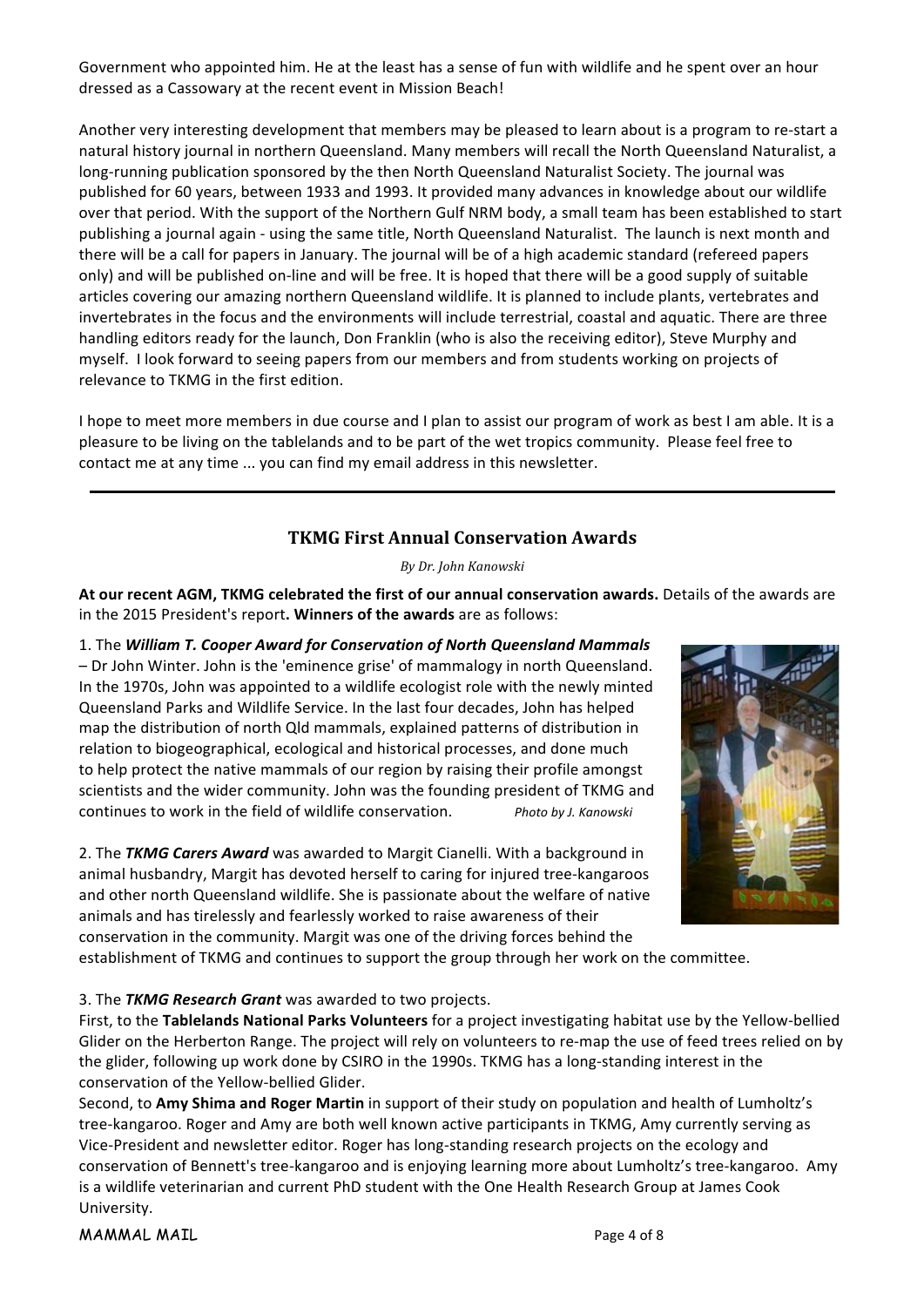#### **Progress Report on "Kimberley" Tree-kangaroo**

*By Margit Cianelli*

Kimberley has now been in the forest for well over a year. And what an adventure it has been! When she initially went out I was so nervous, and very glad the School of Field Studies worked with her and filmed her climbing efforts all day long. Kimberley was such a little dare devil and often when I inquired how she was going the students would say: " We will have to sedate you before we show you the footage."

At one time she got herself into a situation where she just could not find a way to get back down. The students realized what an instant wreck I turned into, so they sat up all night, taking turns to watch her and called me at 2am when Kimberley figured out a downward passage.

She has come a long way since then! She has always been confident, over confident really. It was me who worried so much. But as the weeks and months passed I could see her wonderful improvements and now I don't ever get worried watching her. It is amazing how able she is, she seems to know exactly all ways to get out of even the tallest, most challenging trees. I have seen her spread out her body as to increase her surface area and get herself from the very outer twigs into another tree. How she knows what twigs will still carry her weight I just don't know. She seems to balance on matchsticks at times. Other times she just catapults her body from one tree trunk to another, well over a meter away.

I am not the only one impressed by her efforts. I had 5 film crews stay in the last 2 months alone. Two Australian, an American, a German crew and the BBC. They were all in awe what this girl can do, and also by the way she still enjoys the best of both worlds, and by the trust she has in me.

Kimberley wears a radio collar (I have the legal paperwork for this) while she is in the forest. She stays out all day now, I find her at about 4.30 pm and she immediately comes down from the tree she happens to be in and climbs on my shoulder. She is so ready to come in, I never have to hang on to her and she clings to my back. I take her in the house and remove the collar whilst she is enjoying some nuts and maybe some wombok or kale.

She then just chills, hops about the living room or actually walks around, she loves walking! ( tree roos are the only macropod able to do this) She either rests on the couch or on the floor, and sometimes she comes and climbs up my leg just to sit on my shoulder for a few minutes as if to reassure.

Tree kangaroos actually are with their mums for about 3 years, about 10 months in the pouch and 2 full seasons on foot or hanging about in their mother's territory. This is the longest time spent with mum for any macropod. I assume the reason is that there is just so much to learn when you venture in the third dimension and eat a highly toxic diet... As Kimberley is about 2 years and 9 months old, it is totally natural that she still wants to come into the house and be around me. Not to mention that she knows that she is onto a good thing. 

She will soon be sexually mature and consequently she might not want to come 'home' much anymore. Last night as she was resting by the window in my room, a tree kangaroo jumped on my roof. I was quite worried as the house is one level on one side but 2 storey the other. Sure enough this animal moved to the high side but must have left the dangerous roof via a fig tree.

After I fitted Kimberley with her collar this morning and let her go up her usual spot near the fig tree, she immediately jumped on that very branch that reaches the roof and sniffed it for about 5 minutes. I was worried she might end up on the roof! Anyway, she turned back and climbed around in the fig tree and disappeared out of sight like every morning. About 30 minutes later I spotted a tree kangaroo and knew immediately it must be the one from last night. He went up a tree, obviously where Kimberley was. I then witnessed about two hours of two nervous or excited tree roos chasing each other and vice versa. As I did not want to get too close and scare the stranger off I can only be sure in one case that Kimberley was the one doing the 'chasing'. Most time was spent on the ground, but there was also some climbing and jumping off trees. When Kimberley eventually showed up close to the house she was panting heavily, she chose a shady spot in some vines and is currently having a good rest. It will be interesting getting her in tonight.

Kimberley is a very able young tree kangaroo. She is headstrong and determined, and physically a picture of an animal, beautifully muscled. She could not look better if she had grown up with her own mum. Whilst Kimberley might not come in any more once she rears young ones, I very much hope that I still get to see her occasionally in the forest. I feel very humbled by watching Kimberley turn into an adult tree kangaroo.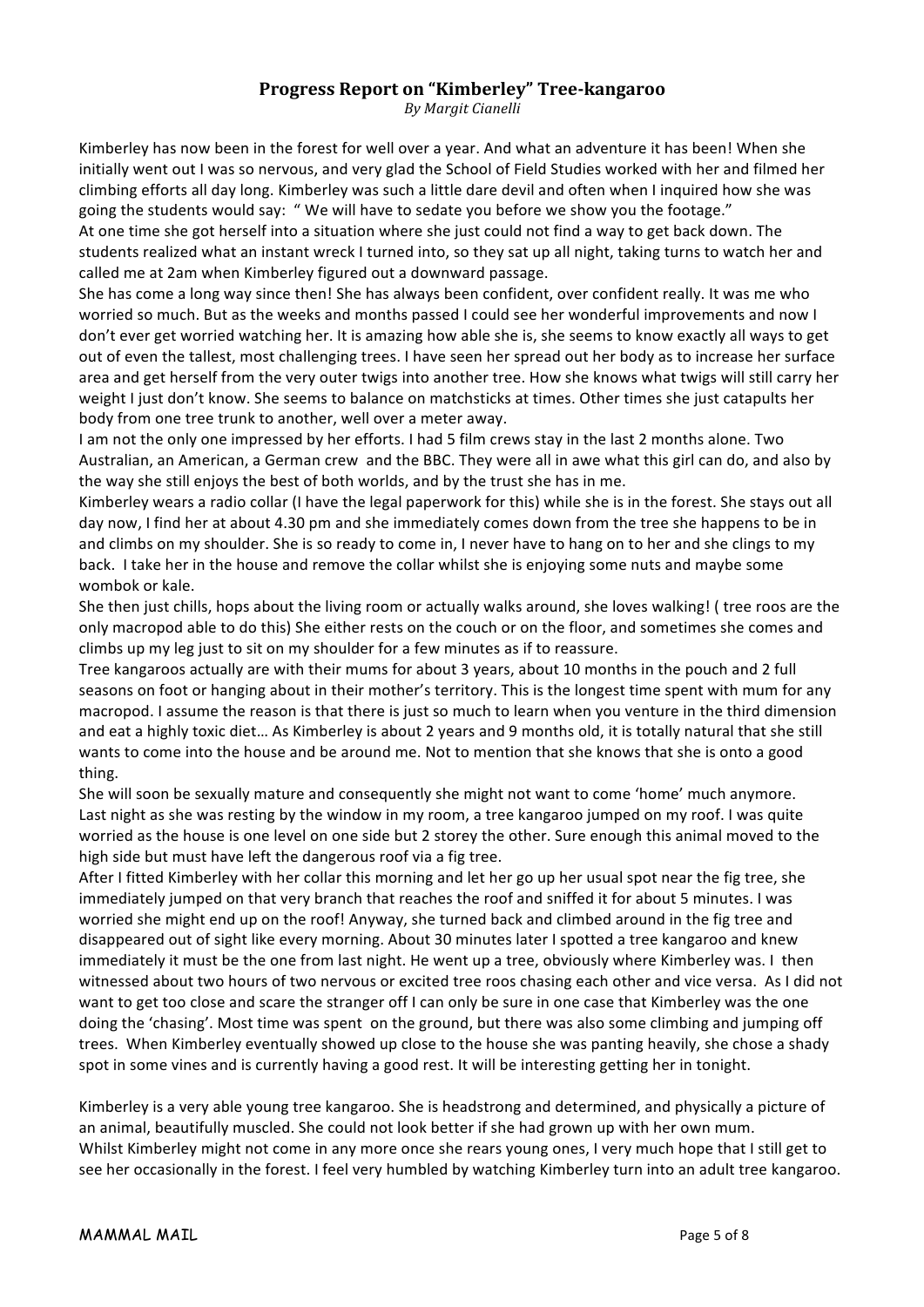# **Tree-kangaroo Mortality Study**

*by Amy Shima*

The study to document, perform post-mortem examination and gather information from tree-kangaroos who are killed on the roads is ongoing. I am starting in on the analyzing data collected over the past 3 years, but am still interested in documenting tree-kangaroos killed on the roads. If you see a dead tree-kangaroo, please contact me as soon as possible on 0499-180-961 or 07-4095-1347. We go out to record location information and collect the body for post-mortem examination. This information will be used to help us learn more about tree-kangaroos and the dangers posed to them by human activity.

Have you seen our new Lumholtz's Tree-kangaroo Food Plant List? TKMG is keen to make sure that members and the general public have easy access to a list of plant species known to be preferred food plants for Lumholtz's Tree-kangaroo so that people may consider these for planting on their properties. To get this information out in an attractive and easy-to-use format, we enlisted the help of talented local artist, Britta Jackie, who shares our passion for the environment, especially the unique creatures that live here in Far North Queensland. Britta provided the exquisite drawings that transformed our humble species list to a work of art which is now available at local nurseries and plant stalls at the local markets.

The plant list will also be available to download from our new website which is due to be launched early next year. In the meantime, if you haven't got a copy and would like one, please contact Leanne Hales on 4096-5510 or email: halesfnq@gmail.com. Or print out a copy from the next page of the newsletter.

Some of you may already know Britta's work from her beautiful range of hand-drawn children's games which are sold at local venues, including the TKMG market stall at Yungaburra. Britta describes her games as "a great way to learn about our precious environment and what small or large steps can be taken to protect it." You can read more about Britta's games and what inspires her at her website: www.gamesconnect.com.au



### **On-going call for volunteers!**

Get involved with TKMG by volunteering your time to help out at our market stall at the Yungaburra Markets. Contact Simon Burchill 0407-091-347 for further details. It's a fun way to spend an hour or so at the markets and a great way to help TKMG.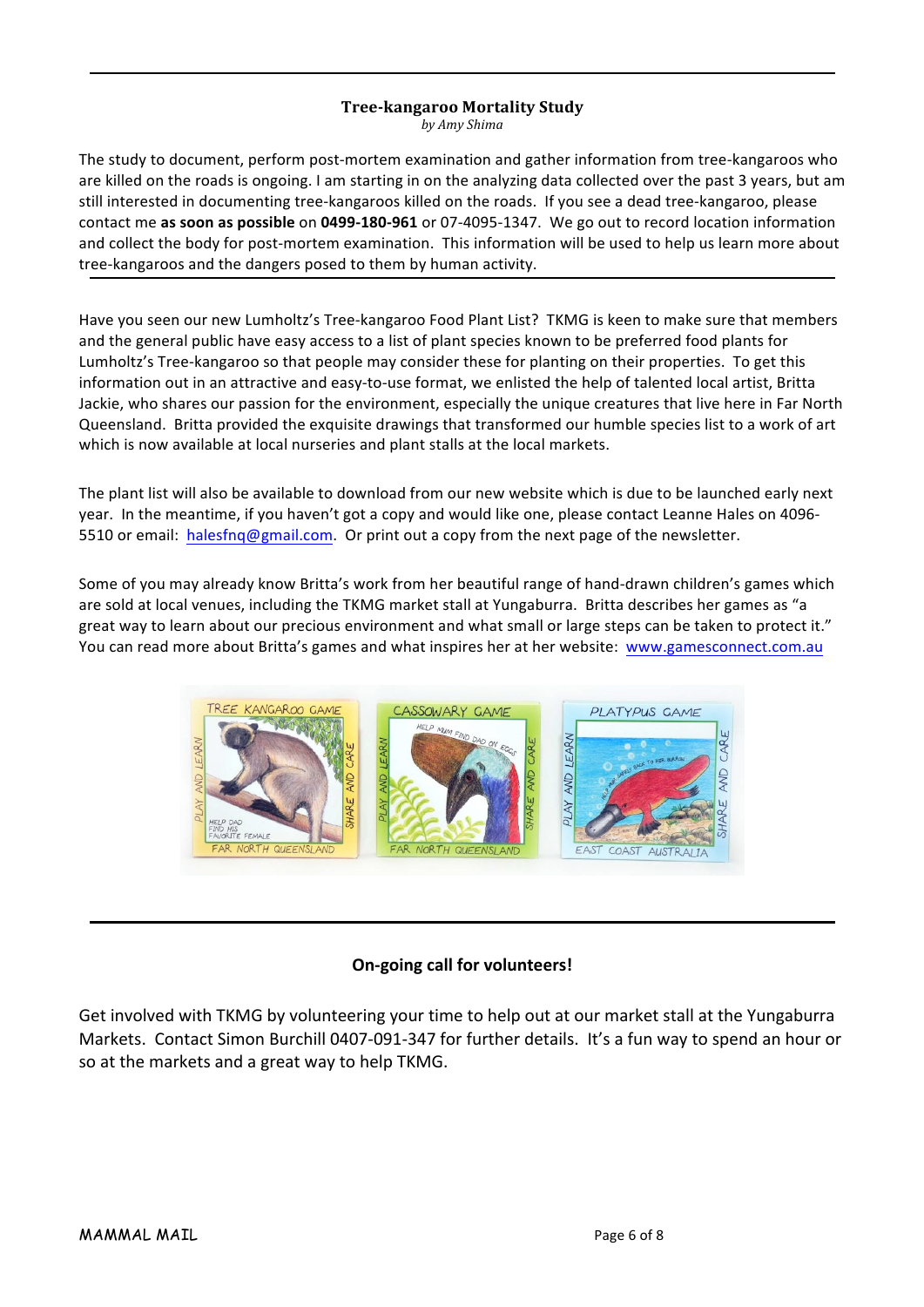# umholtz Tree Kangaroo Food Plant List

Species Alphitonia petriei Alstonia scholaris Argyrodendron peralatum L Beilschmiedig tooram Cardwellia sublimis Castanospermum australe Castanospora alphandii Cerbera inflata Chionanthus ramiflora Cryptocarya corrugata Cryptocarya hypospodia Cryptocarya mackinnoniana Cryptocarya melanocarpa Cryptocarya triplinervis opsis flagelliformis ssp.flagelliformis Diploglottis diphyllostegia Elaeocarpus grandis Endiandra insignis Endiandra sankeyana Euroschinus falcata **Ficus obliqua** .<br>Ficus superba var henneana Flindersia bourjotiana Flindersia pimenteliana Franciscodendron laurifolium Glochidion hylandii Guioa lasioneura Helicia nortoniana Litsea leefeana Melicope elleryana Mischocarpus lachnocarpus Neisosperma poweri Neolitsea dealbata olyscias australiana Polyscias elegans Pouteria myrsinodendron Sarcopteryx martyana Schefflera actinophylla anea australis ssp.parviflora Sloanea langli Xanthostemon whitei Vines Elaeagnus triflora Faradaya splendida

Common Name Sarsaparilla, Pink Ash, Red Ash Milky Pine, Milkwood, White Cheesewood Tulip Oak, Red Crowsfoot, Red Crowsfoot Elm Tooram walnut, Coach Walnut, Brown Walnut Bull Oak, Northern Silky Oak **Black Bean, Moreton Bay Chestnut Brown Tamarind** Cassowary plum, Grey Milkwood Northern Olive, Native Olive Corduroy Laurel, Oak Walnut, Acidwood Northern Laurel, White Walnut, Rib-fruited Pepperberry Rusty Laurel, MacKinnon's Walnut Laurel **Brown Laurel Brown Tuckeroo** Northern Tamarind Blue Quandong, Silver Quandong, Blueberry Ash Hairy Walnut, Rusty Walnut Sankey's Walnut Pink Poplar, Ribbonwood Small-leaved Fig Superb Fig, Sand Fig, Deciduous Fig, Cedar Fig Queensland Silver Ash, Silver Ash, White Ash Maple Silkwood, Rose Silkwood, Mountain Silkwoo Cabbage Crowsfoot Hyland's buttonwood, Pin Flower Tree Silky Tamarind, Woolly-nerved Guioa Norton's Oak, Bollywood, Bollygum, Bolly Beech Evodia, Pink Euodiua, Butterfly Tree **Woolly Pear Tamarind** Milkbush, Red boat tree Grey Bollywood, Velvet-leaf Bollywood Ivory Basswood Celerywood, Silver Basswood, Black Pencil Ceda Yellow Boxwood, Black Ash, Yellow Teak Umbrella Tree Blush Alder, Maiden's blush, Blush Carabeen White Carabeen Red Penda, Atherton Penda Millaa Millaa vir Potato vine

An initiative of the Tree Kangaroo and Mammal Group, FNQ. For more information visit - http://www.tree-kangaroo.net

**Beautifully drawn by Britta Jackle** 

EVIDYCLASHER

gamesconnect.com.au

 $f = 1$ 

Ed Co